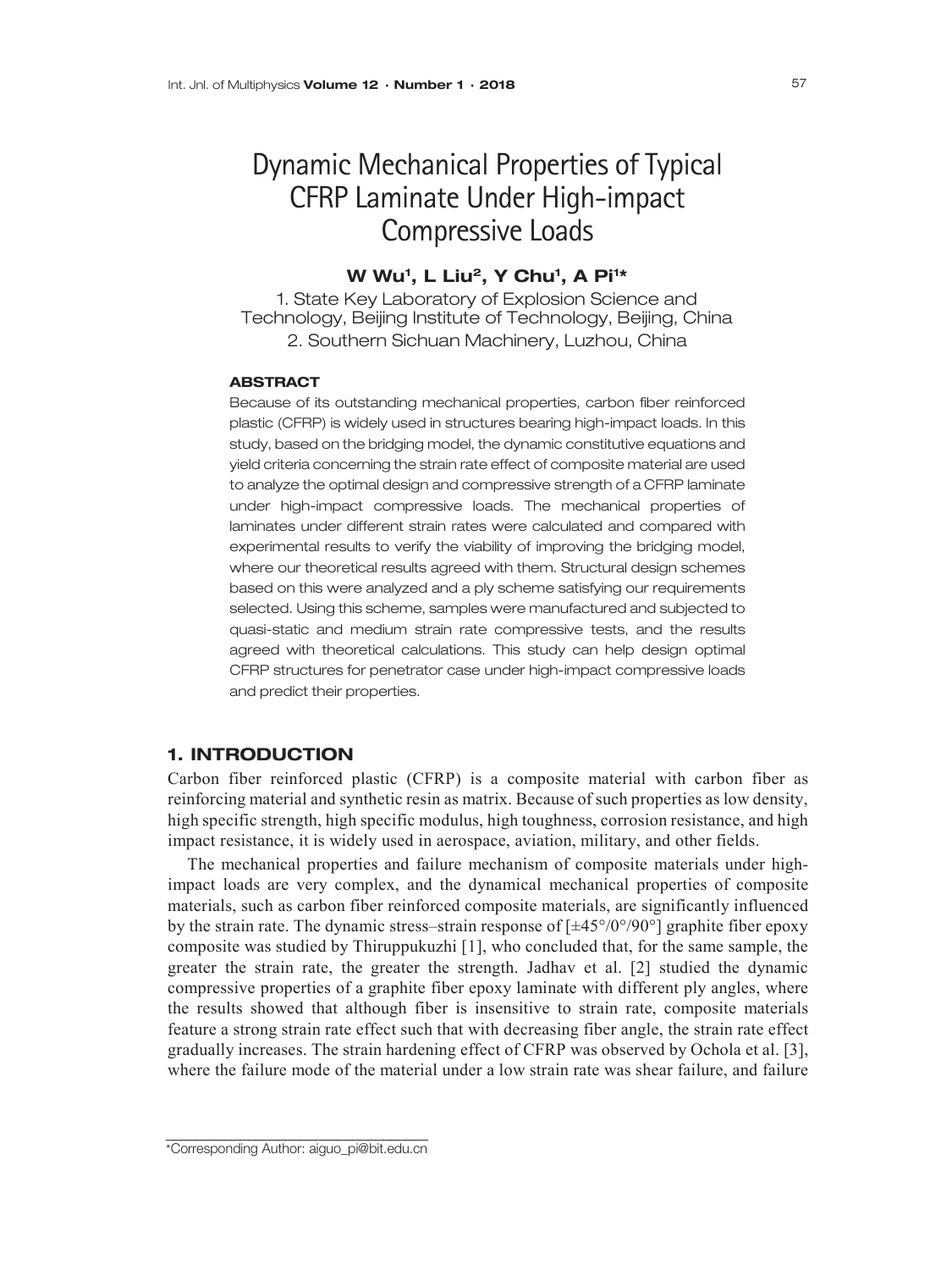phenomena such as fiber matrix debonding, delamination, and matrix destruction were observed under a high strain rate. A study by Naik et al. [4] showed that the compressive modulus and strength of CFRP had clear strain rate strengthening effect under a high strain rate. Kara et al. [5] found that the compressive stress–strain relationship of composites was sensitive to strain rate along all the three directions, and the strain rate effect when loading in-plane was more obvious than when loading along the direction of thickness. The mechanical response of composites under high-impact load can be generally divided into macro- and micro-mechanical models. The macro model can only analyze the overall structure of the composite, and cannot analyze the properties of the reinforcement and matrix, whereas the micro-mechanical model can obtain the macro-mechanical properties by analyzing microscopic parameters. The mixed method model [6], the Chamis formula proposed by Hopkins and Chamis [7-8], and the Hill–Hashin–Christensen–Lo model proposed by Hill and Hashin [9-12] are commonly used micro-mechanical models. The bridging model proposed by Huang Zhengming [13-14] is more accurate, and can be used to calculate laminate strength. However, the bridging model is not suitable for studying the dynamical mechanical properties of laminate structures. Based on the bridging model, Zhang Huashan [15] assumed that the fiber, matrix, and composite material were rate independent, and studied the low-velocity impact load-carrying capacity of composite laminate by ABAQUS. The micro-mechanical finite element model was used to calculate the mechanical properties of different laminates under impact loads, but the strain rate effect of the laminate structure could not be represented. Mahmood et al. [16-17] adopted the Goldberg rate-dependent constitutive equation to describe the nonlinear mechanical properties of glass fiber reinforced plastic (GFRP), and combined this with the bridging model to study the strain rate dependence of GFRP. Few studies based on bridging model have explored the strain rate effect of CFRP materials [18].

Grudza et al. [19] studied the properties of a composite structure used for penetrator case. In order to apply CFRP structures into potential usage like penetrator case, the dynamic properties of CFRP were researched. In this study, based on the above research, the rate dependence of CFRP is considered, and the dynamic constitutive equations and yield criterion concerning the strain rate effect are used to improve the bridging model. Then the improved model is embedded into program. Combined with experimental data from the literature, the improved bridging model is verified. Optimization design and compressive strength analyses were conducted on the CFRP composite laminate under high-impact loads.

# 2. IMPROVEMENT AND VERIFICATION OF DYNAMIC STRENGTH THEORY FOR CFRP LAMINATE STRUCTURE BASED ON BRIDGING MODEL

The bridging model is a kind of typical composite micro-mechanics model. This model combines fiber stress with matrix stress using a non-singular matrix. Thus, the fiber stress and matrix stress can be determined by the overall stress, and the micro-mechanical properties of the material can be expressed clearly. The bridging model can be used to analyze elastic problems in fiber reinforced composites and extended to calculate such nonelastic properties as the ultimate strength of the composite material.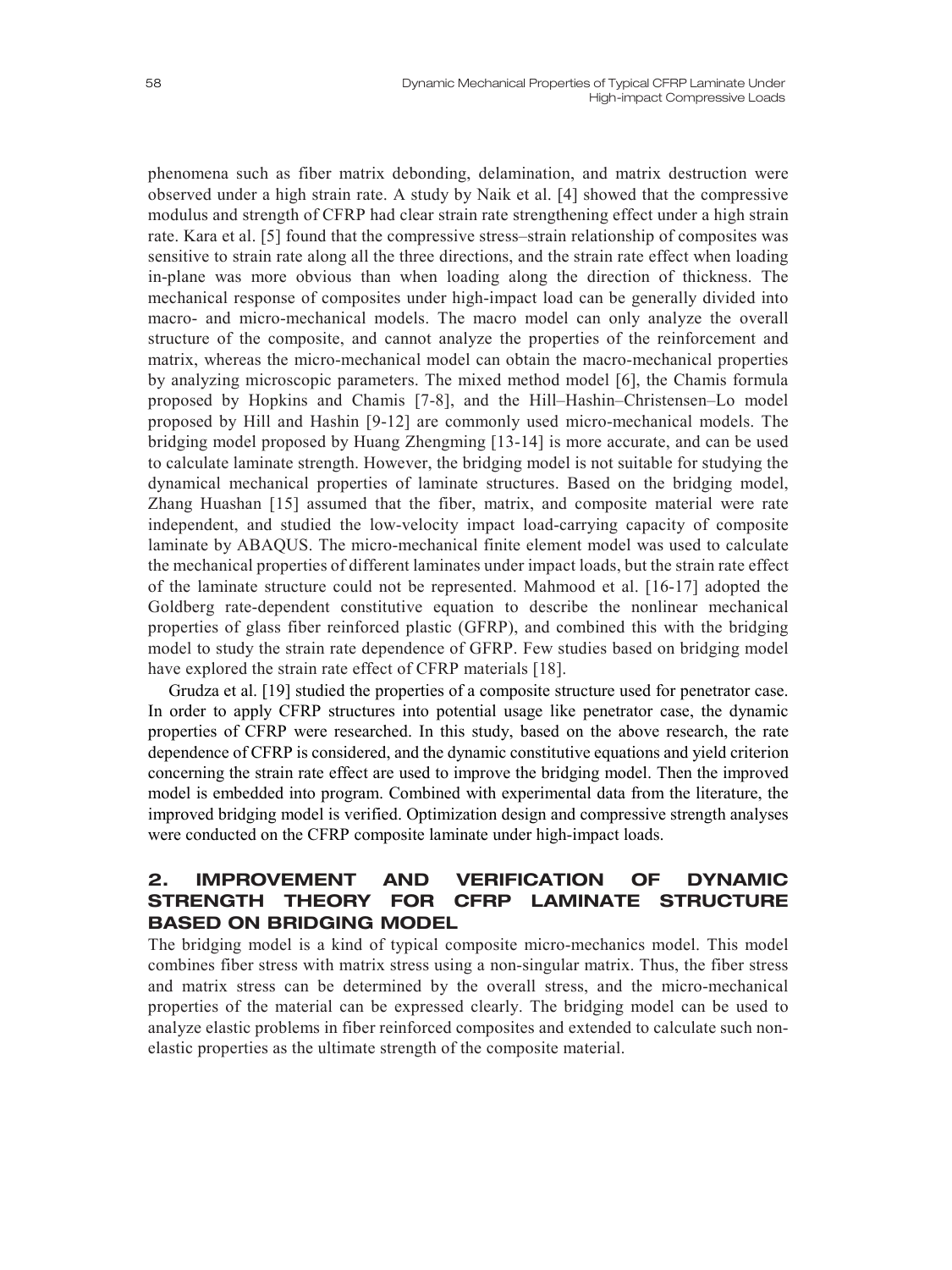Comparing the dynamic mechanical response of composite laminate with its static mechanical response, the main differences are the different constitutive relations and failure criteria. To obtain a model of the strength of composite laminate under a dynamic in-plane load, based on the bridging model, the dynamic constitutive

#### 2.1. Dynamic Constitutive Relation

For the bridging model, the constitutive equations of fiber, matrix, and the composite material are [6]:

$$
\left\{ \sigma_{i} \right\} = V_{f} \left\{ \sigma_{i}^{f} \right\} + V_{m} \left\{ \sigma_{i}^{m} \right\}
$$
 (1)

$$
\{\varepsilon_i\} = V_f \left\{ \varepsilon_i^f \right\} + V_m \left\{ \varepsilon_i^m \right\} \tag{2}
$$

$$
\left\{ \varepsilon_{i}^{f} \right\} = \left[ S_{ij}^{f} \right] \left\{ \sigma_{j}^{f} \right\}
$$
 (3)

$$
\left\{ \mathcal{E}_{i}^{m} \right\} = \left[ S_{ij}^{m} \right] \left\{ \sigma_{j}^{m} \right\} \tag{4}
$$

$$
\{\varepsilon_i\} = \left[S_{ij}\right] \left\{\sigma_j\right\} \tag{5}
$$

Where  $[S_{ij}^f]$ ,  $[S_{ij}^m]$ , and  $[S_{ij}]$  are, respectively, the flexibility matrix of fiber, the matrix, and the composite material,  $\{\sigma_i^J\}$ ,  $\{\sigma_i^m\}$ , and  $\{\sigma_i\}$  are the stress tensors of fiber, matrix, and composite material, respectively,  $\{\varepsilon_i^I\}$ ,  $\{\varepsilon_i^m\}$ , and  $\{\varepsilon_i\}$  are the strain tensor of fiber, matrix, and composite material, respectively, and Vf and Vm are the volume fraction of fiber and matrix, respectively.

Based on the assumption of an ideal bond, a non-singular matrix can be used to relate the fiber and the matrix as long as the composite does not fail:

$$
\left\{ \sigma_i^m \right\} = \left[ A_{ij} \right] \left\{ \sigma_j^f \right\} \tag{6}
$$

Where  $[A_{ij}]$  is the bridging matrix eponymous of the bridge model.

For composite materials subjected to impact loads, the elastic modulus, failure strain, and strength of the materials exhibit a certain degree of the strain rate hardening phenomenon. Therefore, the dependence of the strain rate should be considered for the composite material. A number of researches have recently shown that the mechanical properties of composite materials are closely related to the those of component materials. Chen et al. [20] and Gilat et al. [21] found that the exposy resin matrix has a clear strain rate hardening effect. The experimental study conducted by Han Xiaoping et al. [22] showed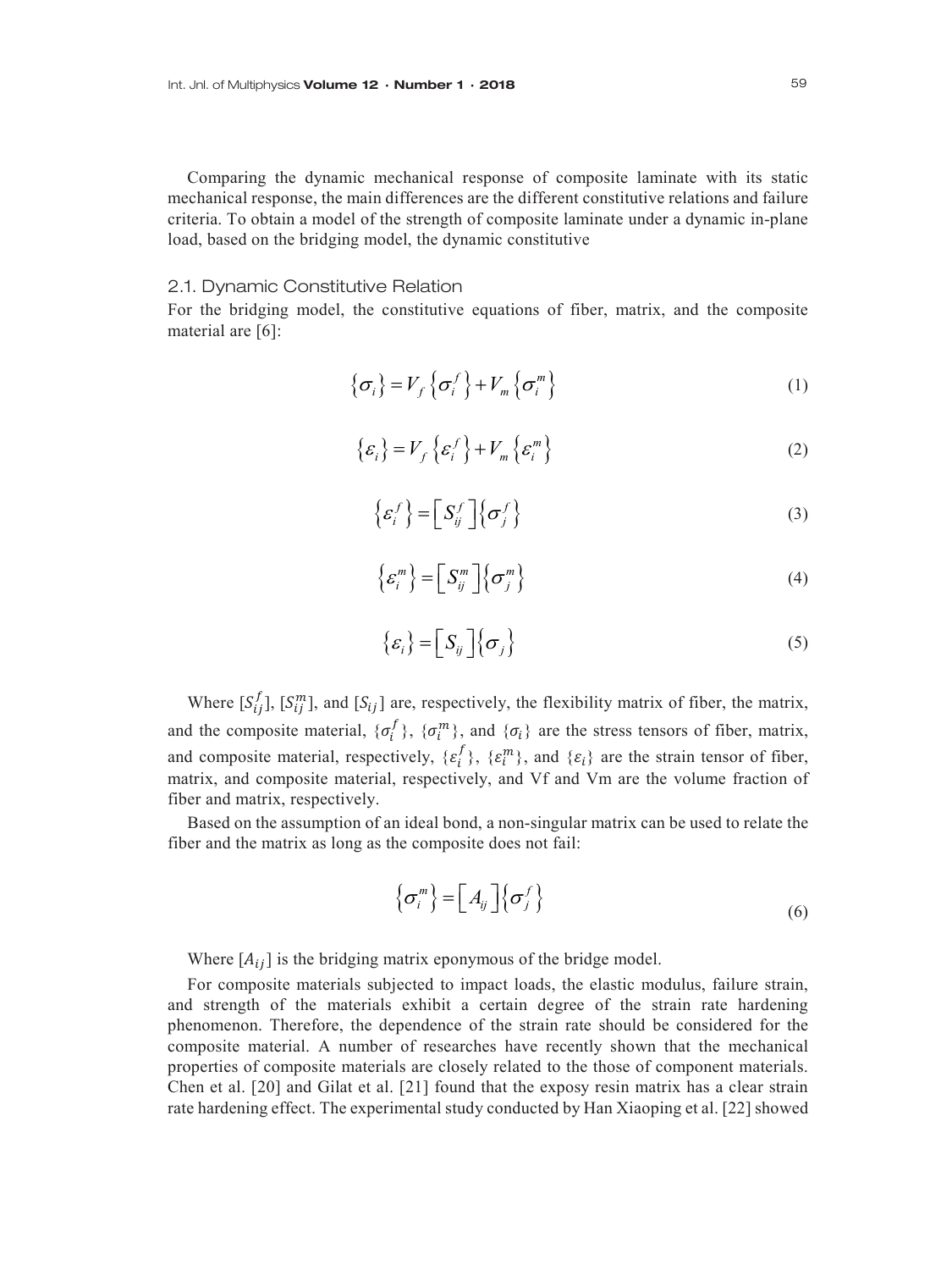that the resin matrix was viscoelastic under a high strain rate. The study by Zhou and Xia [23] indicated that the elastic modulus and tensile strength of T300 carbon fiber were independent of strain rate. In summary, we make the following assumptions: First, fiber is a homogeneous, transversely isotropic material assumed to be perfectly elastic for the dynamic constitutive model of composite materials. Second, we ignore the influence of the strain rate effect of fiber on the mechanical properties of composite laminate. Third, the matrix material is seen as a homogeneous isotropic material that exhibits some viscoelastic properties during the impact process, which is the main cause of the strain rate effect of the composite material. Therefore, the effect of strain rate on the mechanical properties of the matrix is considered.

For the resin matrix component, the dynamic damage constitutive model of fiber reinforced composite materials was studied by Karim [24]. The stress–strain relationship of the matrix under a constant strain rate was presented as:

$$
\sigma_m = E_m \varepsilon_m + E_1 \theta_{el} \dot{\varepsilon} \left( 1 - e^{-\frac{\varepsilon_m}{\dot{\varepsilon}\theta_{el}}} \right) + E_2 \theta_{el} \dot{\varepsilon} \left( 1 - e^{-\frac{\varepsilon_m}{\dot{\varepsilon}\theta_{el}}} \right) \tag{7}
$$

To connect with the model and simplify the calculation, the Cowper and Symonds model [25] is used to describe the rate-dependent constitutive model of the matrix and composite materials. Equations  $(1)$ ,  $(2)$ , and  $(3)$  are used as are, whereas Equations  $(4)$  and  $(5)$  are modified as (8) and (9), respectively:

$$
\sigma_m = E_m \left( 1 + \left( \frac{\dot{\varepsilon}}{c} \right)^{\frac{1}{p}} \right) \varepsilon_m \tag{8}
$$

X direction: 
$$
\sigma = E \left( 1 + \left( \frac{\dot{\varepsilon}}{484.67} \right)^{\frac{1}{0.4942}} \right) \varepsilon
$$
  
Y direction:  $\sigma = E \left( 1 - \left( \frac{\dot{\varepsilon}}{1856} \right)^{\frac{1}{0.5094}} \right) \varepsilon$  (9)

Where Equation (9) is obtained by fitting the experimental data of the CFRP composite material while the parameters in Equation (8) are obtained by fitting the stress–strain relation in Equation (7). The matrix used in this paper is composed of homemade toughened epoxy resin, the properties of which are similar to those of the 3501-6 epoxy resin matrix. Without loss of generality, the parameters of the 3501-6 epoxy matrix in reference [24] were used.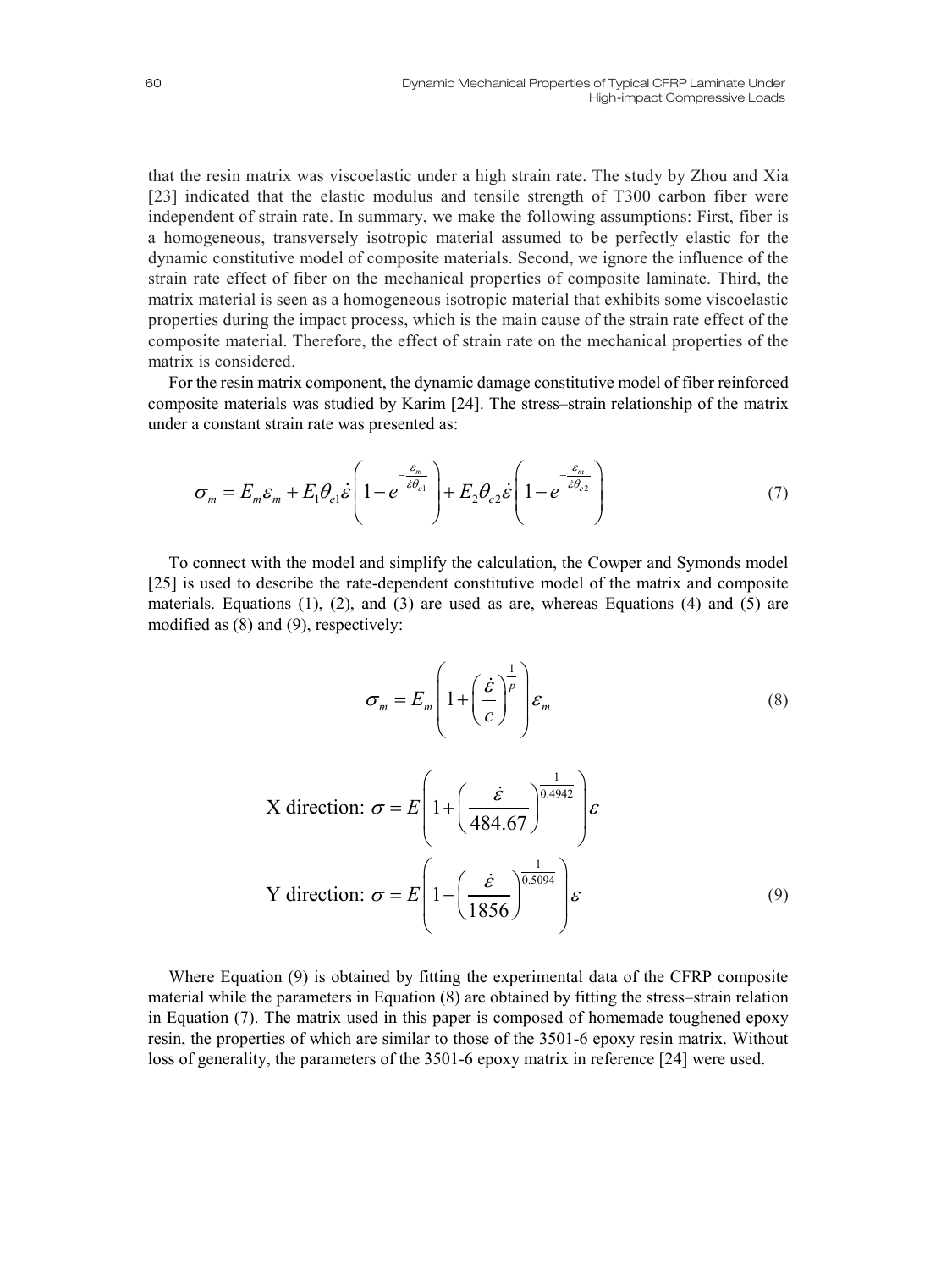| <b>Parameter</b><br>Value                                                                 |  |
|-------------------------------------------------------------------------------------------|--|
| Modulus, $E_m$ [GPa]<br>2.31                                                              |  |
| Viscoelastic constant modulus, $E_1$ [GPa]<br>0.971                                       |  |
| First characteristic relaxation time for normal stresses, $\theta_{e1}$ [ms]<br>0.041     |  |
| Viscoelastic constant modulus, $E_2$ [GPa]<br>0.104                                       |  |
| Second characteristic relaxation time for normal stresses, $\theta_{\rho}$ [ms]<br>121000 |  |

Table 1. The parameters of the matrix material in reference [24]

Fitting parameters  $c = 1772$  and  $p = 0.2442$  were obtained, and the fitting results are shown in Figure 1.



Figure 1. Comparison between the theoretical and experimental fitting of the stress-strain curve of the matrix.

#### 2.2 Dynamic Failure Criteria

The failure criterion used in quasi static action is from the maximum tensile stress theory, and the damage to composite materials is determined by detecting the failure of the fiber and matrix. When any one of the following four equations is satisfied, the material is deemed to have failed [6]: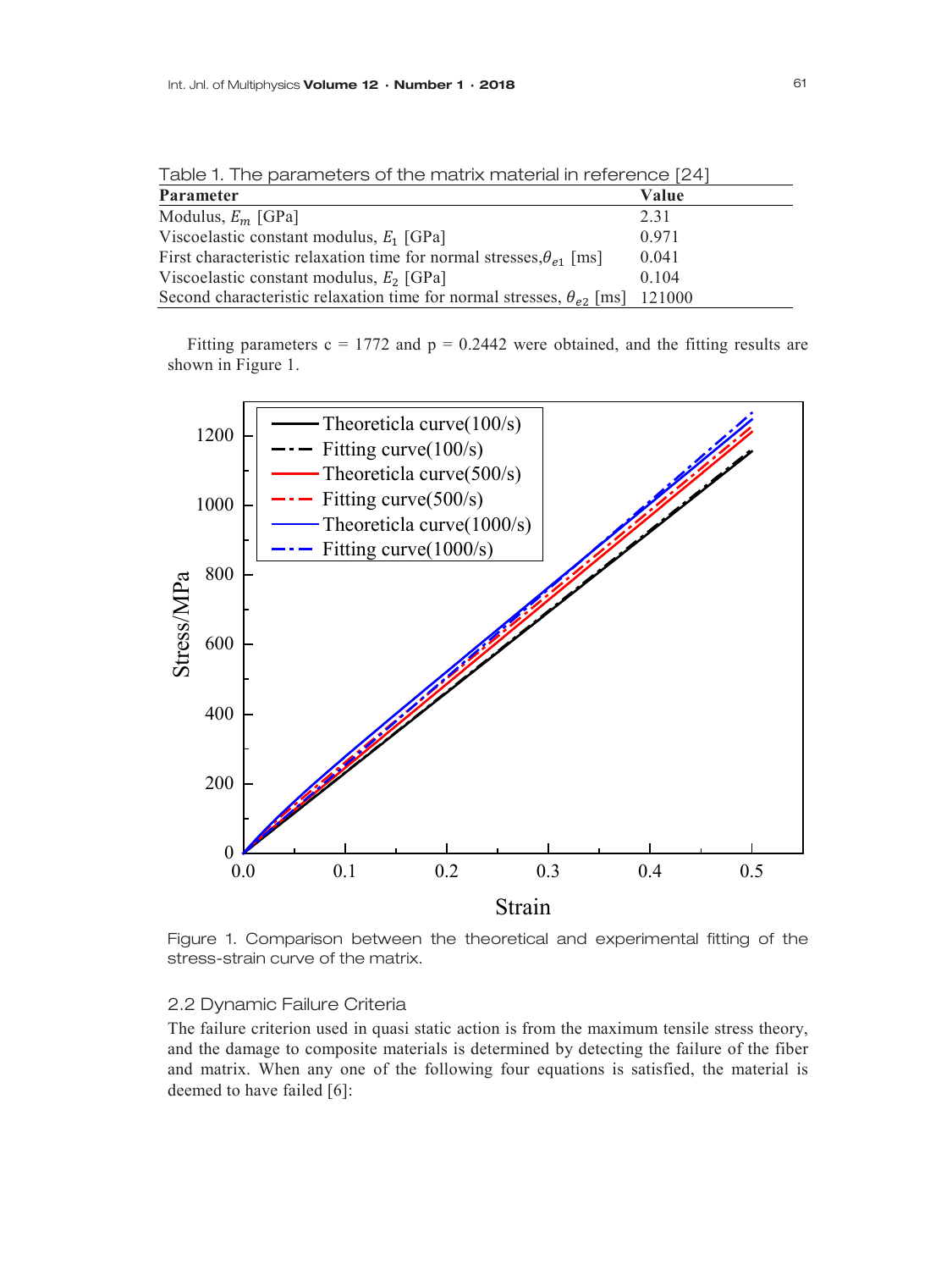$$
\frac{\sigma_{11}^f + \sigma_{22}^f}{2} + \frac{1}{2} \sqrt{\left(\sigma_{11}^f - \sigma_{22}^f\right)^2 + 4\left(\sigma_{12}^f\right)^2} \ge \sigma_u^f,
$$
\n(10)

$$
\frac{\sigma_{11}^f + \sigma_{22}^f}{2} - \frac{1}{2} \sqrt{\left(\sigma_{11}^f - \sigma_{22}^f\right)^2 + 4\left(\sigma_{12}^f\right)^2} \le -\sigma_{u,c}^f,
$$
\n(11)

$$
\frac{\sigma_{11}^m + \sigma_{22}^m}{2} + \frac{1}{2} \sqrt{\left(\sigma_{11}^m - \sigma_{22}^m\right)^2 + 4\left(\sigma_{12}^m\right)^2} \ge \sigma_u^m,
$$
\n(12)

$$
\frac{\sigma_{11}^m + \sigma_{22}^m}{2} - \frac{1}{2} \sqrt{\left(\sigma_{11}^m - \sigma_{22}^m\right)^2 + 4\left(\sigma_{12}^m\right)^2} \le -\sigma_{u,c}^m.
$$
\n(13)

Where  $\sigma_{11}^f$ ,  $\sigma_{22}^f$ , and  $\sigma_{11}^m$ ,  $\sigma_{22}^m$ , and  $\sigma_{12}^m$  are the components of the principal stress of the fiber and matrix, respectively,  $\sigma_u^f$ ,  $\sigma_{u,c}^f$  and  $\sigma_u^m$ ,  $\sigma_{u,c}^m$  are their tensile and compressive strength, respectively.

The failure mode and main failure mechanism of composite materials are nearly identical on the condition of dynamic and quasi-static loads. The bridging model determines the failure of the composite material through fiber breakage and matrix cracking. Interlaminar delamination, and fiber matrix debonding are not considered. However, the strain rate has a certain effect on the strength parameters of the material. Therefore, the same failure criterion can be used in dynamic strength analysis, but the strength parameters need to be modified in consideration of the strain rate.

The relationship between the strength parameters and strain rate of the composite materials can be expressed in Cowper and Symonds form:

$$
S = S_0 \left( 1 + \left( \frac{\dot{\varepsilon}}{c} \right)^{\frac{1}{p}} \right) \tag{14}
$$

Where S is the strength under the given strain rate,  $S_0$  is the static strength parameter, and  $c$  and  $p$  are the strain rate correction factors for the corresponding strength. The strain rate effect of the matrix can be described by selecting different strain rate correction parameters according to matrix material.

On the basis of the theory above, the bridging model is adaptively improved to calculate the mechanical response and predict the dynamic strength of the laminate subjected to dynamic load.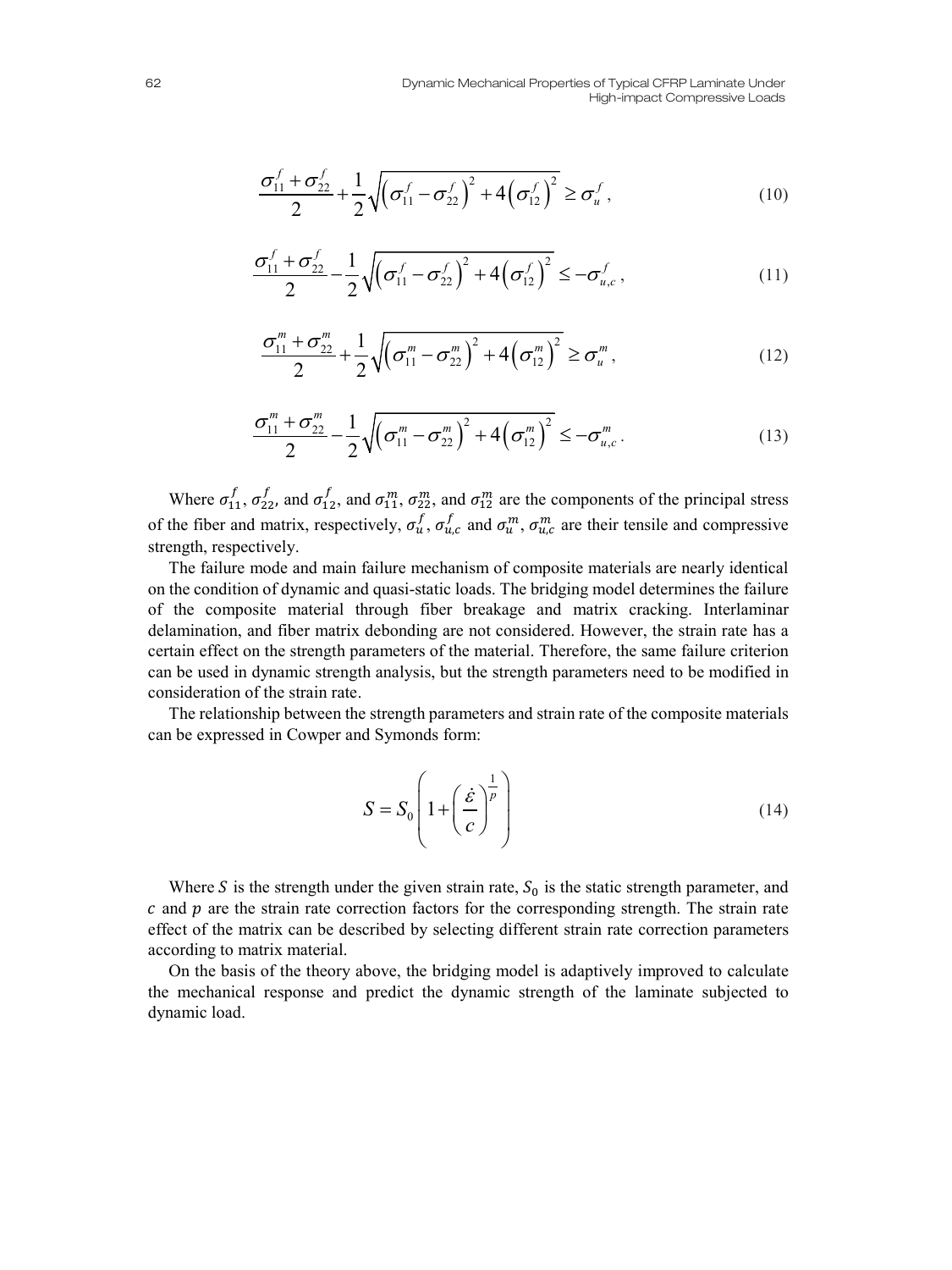2.3 Verification and Validation of Theoretical Calculation Program of Dynamic Strength of CFRP Laminate Structure Based on Bridging Model The verification and validation  $(V&V)$  of the theoretical model based on the relevant experimental results is important. Moura [25] gave the stress-strain curve of  $[0]_{32}$ unidirectional laminate under at a compression angle of 90° under conditions of quasi-static loads and strain rates of 82 /s, 163 /s, and 817 /s. Experimental data for the compressive stress–strain of CFRP  $[0/90/445]_{2s}$  laminate when the strain rates were 0.0001 /s, 0.07 /s, and 400/s were provided by Guedes and Moura et al. [27]. These two groups of experimental data were selected to verify the theoretical model. For the different matrices in the two experiments, modified coefficients for the strength–strain rate of the matrix were obtained by fitting the experimental data. For the matrix used by Moura et al., the modified coefficients were  $c = 5109$  and  $p = 1.873$ , and for the matrix used by Guedes, the coefficients were  $c = 3.831$  and  $p = 1.761$ . Based on the improved theoretical model, with the help of a computer, the theoretical stress–strain curves were calculated and compared with the experimental data. The results are shown in Figure 2.

Figure 2 shows that the dynamic strength calculation program can accurately estimate the strength of the laminates. The configuration of the stress–strain curves was roughly consistent, and the improved bridging model can thus be used to study the mechanical properties of the CFRP laminate structure under dynamic compression. The difference shown in Figure 2 was reflected in the phenomenon whereby the theoretically calculated strength was slightly higher than the test results, the predicted failure strain deviated, and there was no stress drop process. Under a dynamic load, the main reason for the higher predicted strength was that the bridging model did not considered layered stress, and considered only fiber breakage and the failure mode of the matrix. Another reason for the higher strength is that the stress concentration factor [18] was not considered. The strength of the matrix after adding the fiber was not equal to its original strength, and this can be corrected by the stress concentration factor. The correction of the delamination and the strength of the matrix in the theoretical calculation was not considered, so that the theoretical strength was slightly higher than the test results. The error in the failure strain was related to initial imperfections in and the random dispersion of the test samples during the machining process. There was no stress drop process for the theoretical calculation because the selected failure criterion determined the failure by fiber and matrix strength. When stress in the fiber or the matrix reached failure strength, the layer was identified as having been destroyed, because of which there was no drop in stress. According to the above analysis, the form of rate dependence selected for composite strength, namely the Cowper and Symonds power function, can accurately show the strain rate hardening effect of CFRP composite materials, and the improved theoretical model can be used to calculate the dynamic strength of CFRP materials.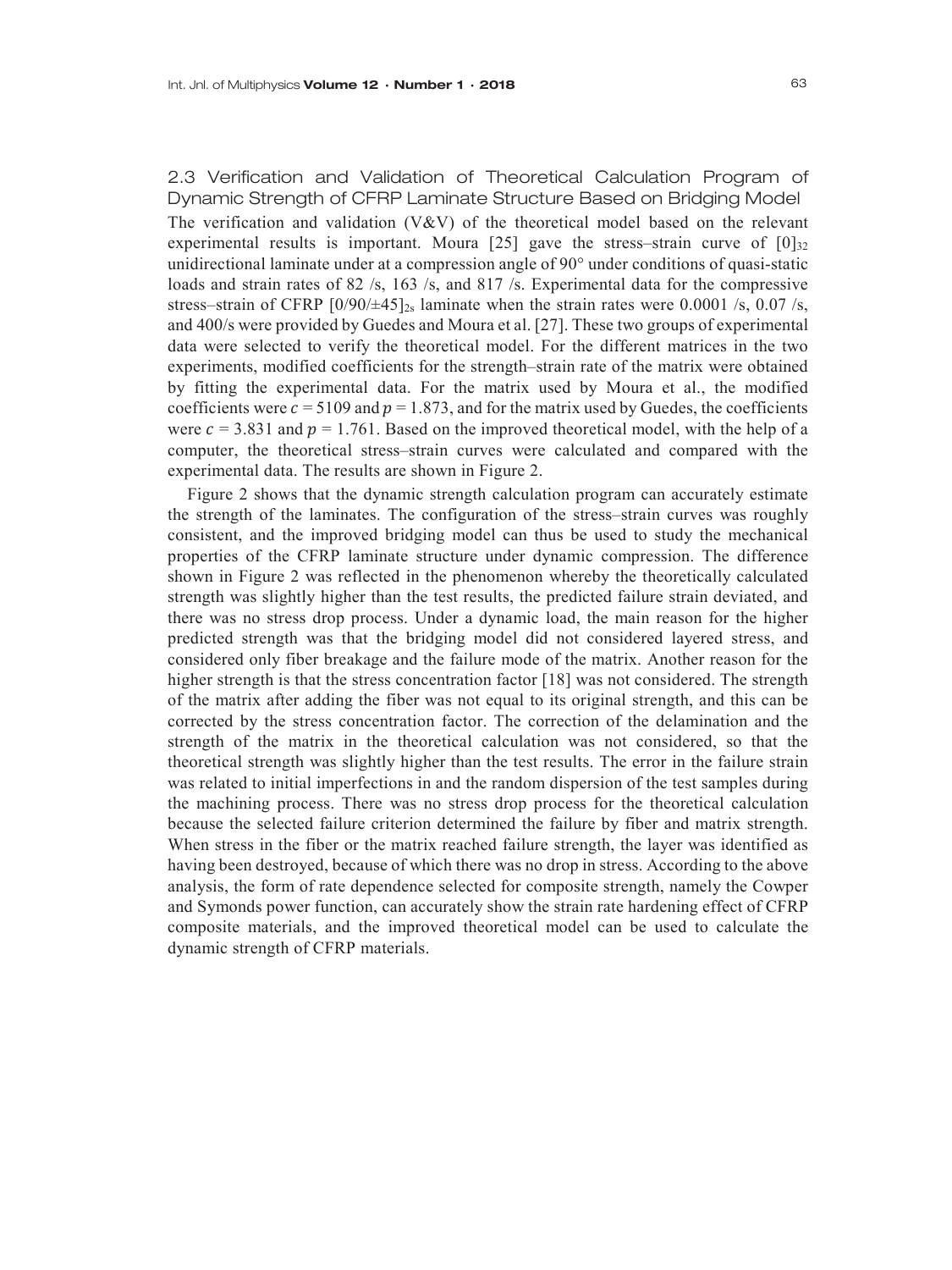

Figure 2. The theoretical and experimental stress–strain curves of two laminates under in-plane dynamic compression.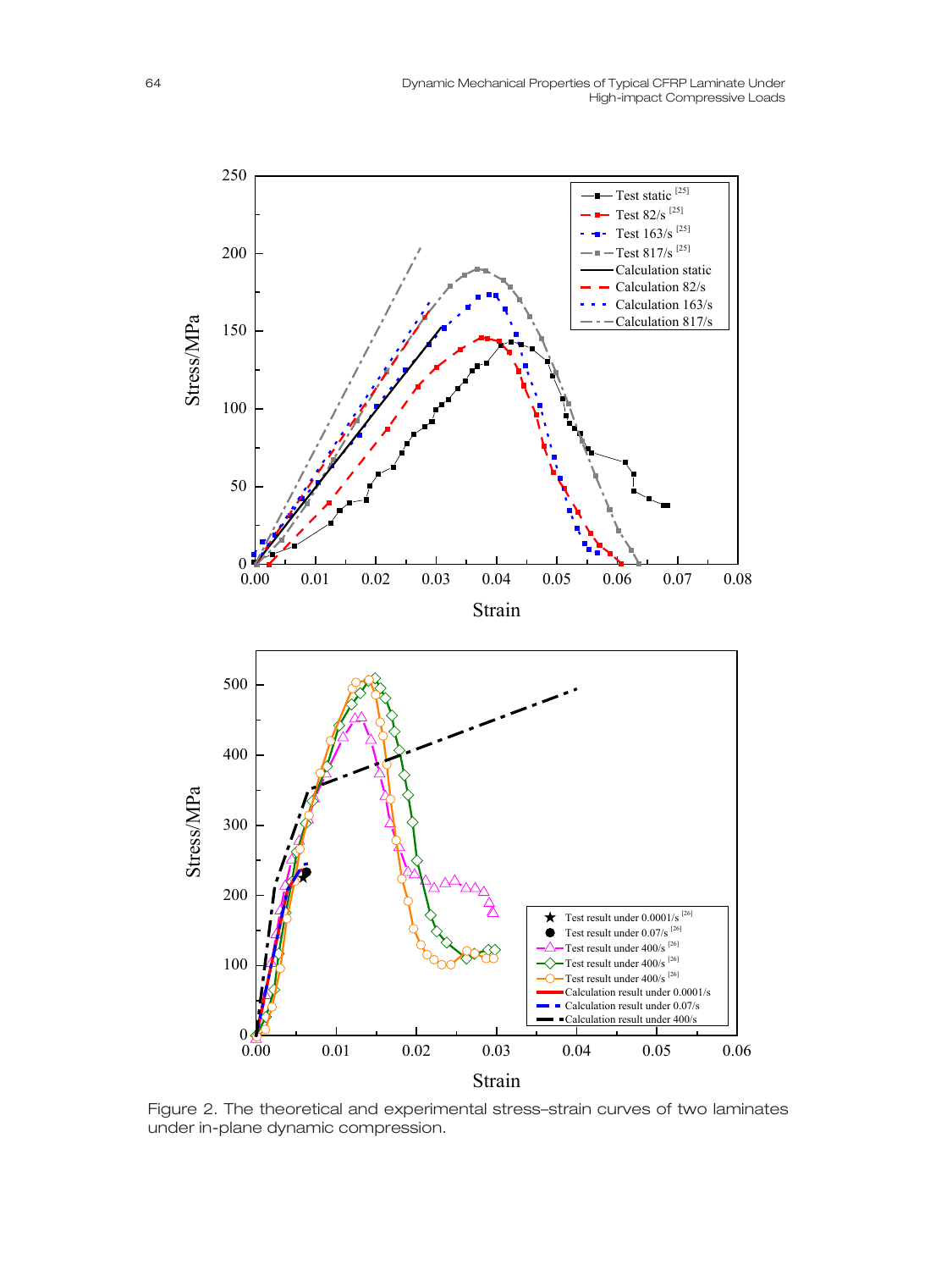# 3. ANALYSIS OF STRUCTURAL DESIGN AND MECHANICAL PROPERTIES OF CFRP LAMINATE WITH HIGH-IMPACT LOAD

The appropriate selection of a ply sequence is an important technical approach to optimize the mechanical properties of CFRP laminated structures. In this section, several typical ways of designing ply sequence are detailed. The strength of these laminates under in-plane compression along the X and Y directions when the strain rate was 750 /s was calculated by using the above model. The ply sequence with the best mechanical properties was selected as optimal by a comparison of the laminates, where laminate samples were manufactured and subjected to quasi-static and medium strain rate compression. The prepared samples were composed of T700 carbon fiber produced by Toray and homemade modified epoxy resin. The parameters of the fiber and matrix are shown in Table 2.

| Table 2. Parameters of materials of fiber and matrix |  |  |
|------------------------------------------------------|--|--|
|------------------------------------------------------|--|--|

| <b>Parameters</b>                         | <b>Fiber</b> | <b>Matrix</b> |  |
|-------------------------------------------|--------------|---------------|--|
| Tensile Modulus $E_T$ [GPa]               | 230          | 3.5           |  |
| Tensile Strength $\sigma_{\rm u}$ [MPa]   | 4900         | 98            |  |
| Compressive Modulus $E_c$ [GPa]           |              | 3.5           |  |
| Compressive Strength $\sigma_{u,c}$ [MPa] | 1500         | 100           |  |
| Density $\rho$ [g/cm <sup>3</sup> ]       | 1.8          | 1.26          |  |

3.1 Theoretical Calculation of CFRP Laminate Structure with Six Modes of Ply Sequence

The six ply sequences used for theoretical calculations are shown in Table 3. The numbers of plies was 49 in all cases.

| <b>Number</b> | <b>Ply Sequence</b>                                                    |
|---------------|------------------------------------------------------------------------|
| $LAM-01$      | $[(0/90/03/\pm45/03)4/0/90/03/\pm45/02]$                               |
| $LAM-02$      | $[(0/90/03/\pm45/03)3/0/90/03/\pm45/0/90/\pm45/(0/90)4]$               |
| $LAM-03$      | $[(0/90/\pm 20/0_4)_5/(0/90)2/\pm_20/0_3]$                             |
| $LAM-04$      | $[(\pm 45/(\pm 30)_2)_6/\pm 45/ \pm 30/(0/90)_4/0]$                    |
| $LAM-05$      | $[(\pm 45/(\pm 30)_2/0_5/90/(\pm 30)_2)_2/0/(\pm 45/0/90)_4]$          |
| LAM-06        | $[(\pm 30/(\pm 15)_2/0_5/90/\pm 15/(0/90)_3)_2/\pm 30/(\pm 15)_2/0_3]$ |

Table 3. Six lay-up conditions for laminate

On the basis of the experimental data for the CFRP composite material, the modified coefficients of the strength–strain rate of the matrix were obtained by fitting, Along the X direction, the strain rate coefficients were  $c = 134$  and  $p = 0.9007$ , and were  $c = 1131$  and  $p = 0.5819$  along the Y direction. The results are shown in Figures 3 and 4.

Figures 3 and 4 show that of laminates subjected to in-plane tension, LAM-03 and LAM-01 had higher strength along the X direction, and the strength of LAM-02 and LAM-03 was higher than that of the others along the Y direction. Along both directions, LAM-04 and LAM-05 had lower strength. For laminates subjected to in-plane compression, along the X direction, LAM-02 and LAM-01 had a higher strength, whereas LAM-03 and LAM-04 had relatively low strength. Along the Y direction, the strength of LAM-02 and LAM-05 was higher than that of the others, whereas the strength of LAM-03 and LAM-04 was low. We can conclude that of the six ply sequences, by considering the strength along the X and Y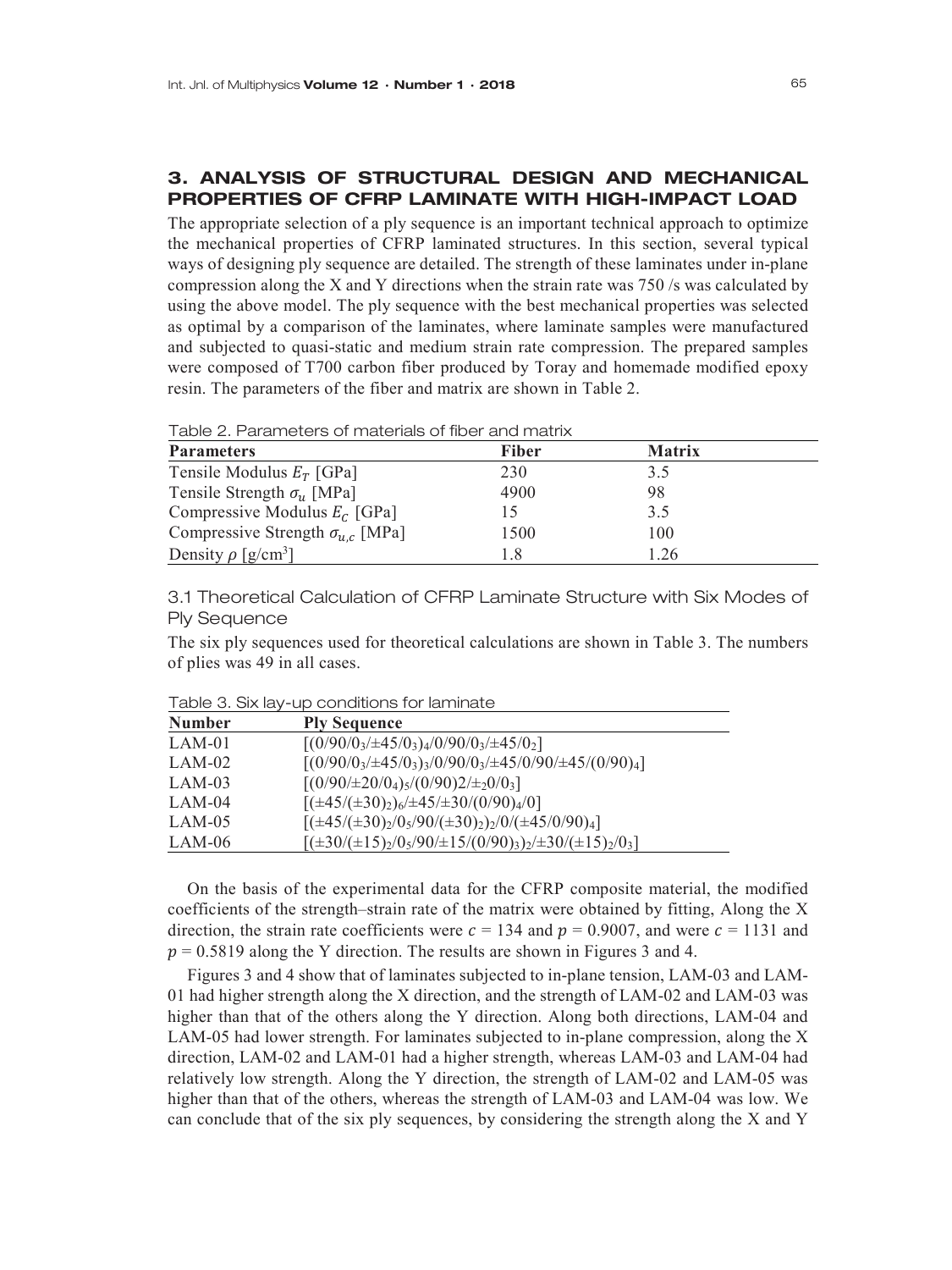direction under in-plane tension and compression, LAM-02 exhibited the best mechanical properties. Therefore, in the subsequent experiments, the LAM-02 ply sequence was selected to prepare samples and test quasi-static and medium strain rates.



Figure 3. Stress–strain curve of different lay-up laminates with in-plane tension along the X and Y directions.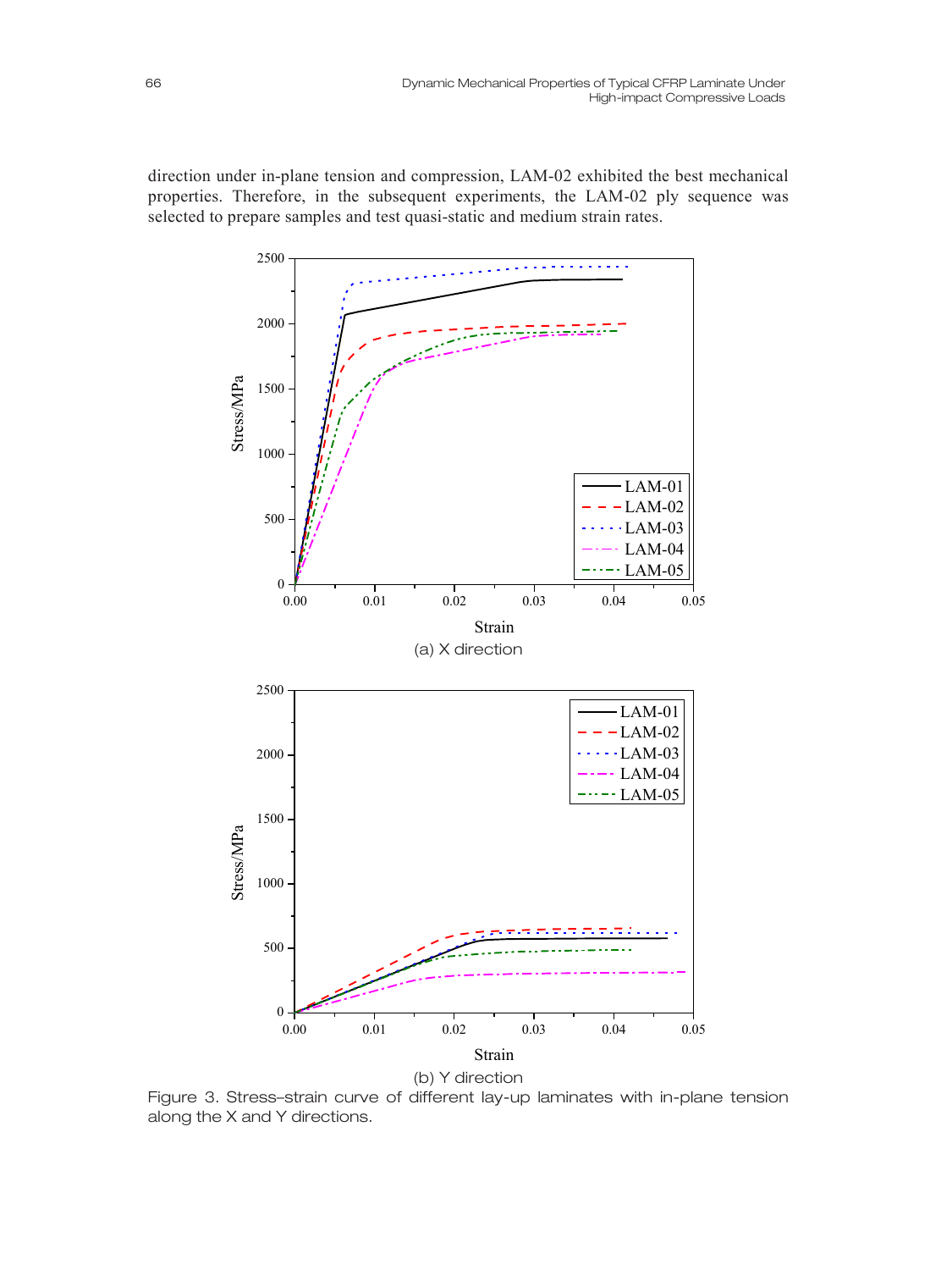

Figure 4. Stress–strain curve of lay-up laminates with in-plane compression along the X and Y directions.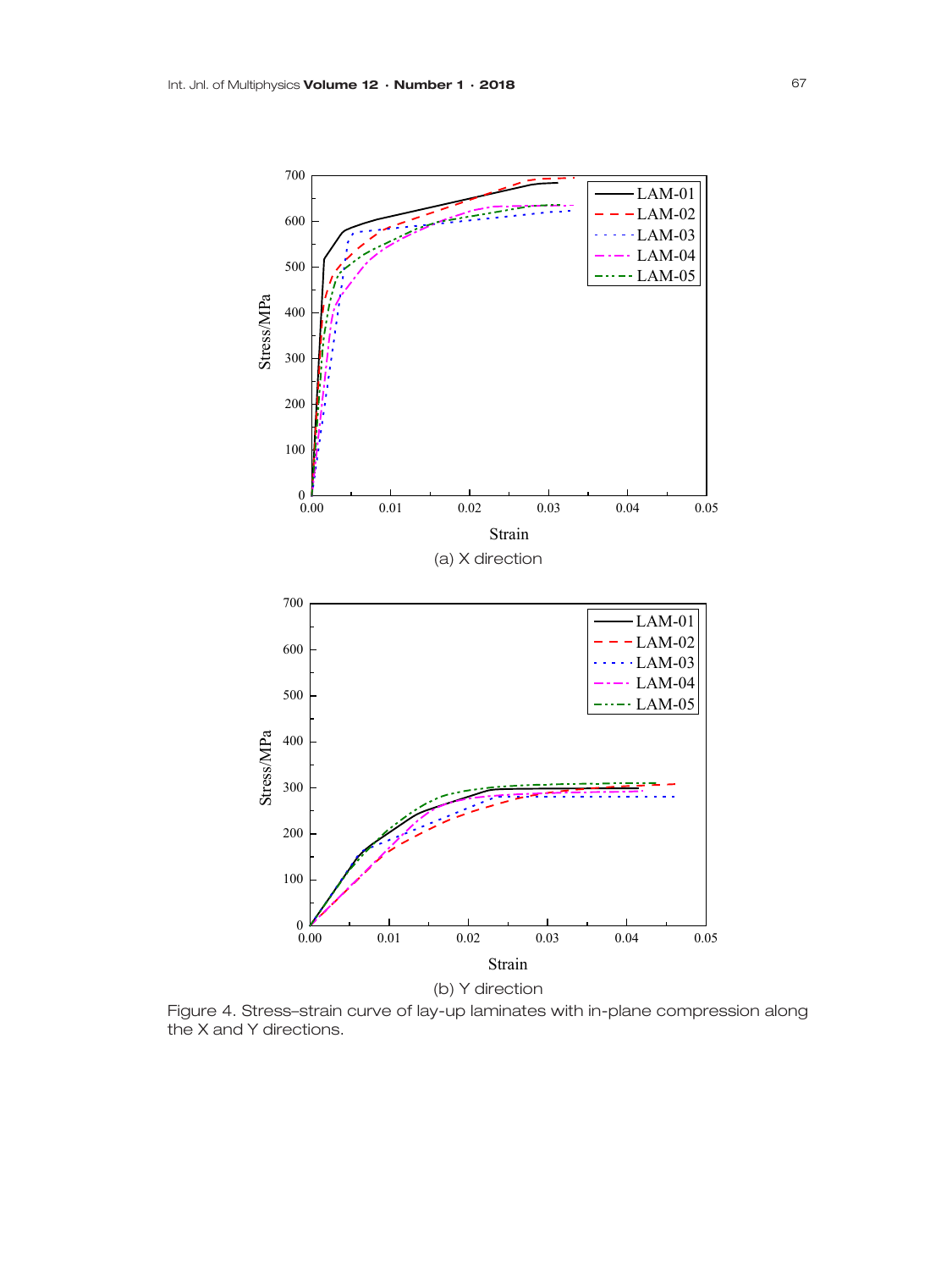## 3.2 Experiment on Mechanical Properties of LAM-02 Laminate

The quasi-static compression test was performed on the INSTRON electronic universal testing machine. On the basis of the predicted failure strength of the sample, the default maximum load was 2 KN.

In the test, the sample size of LAM-02 was  $9 \times 9 \times 8$  mm and the strain rate was 0.001 /s. One loading test was performed on the specimen until the material was destroyed. The stress and strain data of the samples were processed using Origin software, and their stress–strain curves were obtained by theoretical calculation and compared with experimental data. Some fabrication errors, such as perpendicularity, levelness, and surface finish of sample crosssection, affected the test results. As shown in Figure 5, nonlinear characteristics were briefly observed in the beginning owing to the form and position errors in the material during processing and the manufacturing process. It is evident from the stress–strain curve of the test that before the strain was 0.008~0.01, there was an obvious nonlinear characteristic in the test curve, i.e., a deformation error  $\delta \approx \varepsilon \cdot L = 0.008 \times 9$  mm = 0.072 mm led to the nonlinear characteristics.



Figure 5. Quasi-static compressive stress–strain curve of LAM-02.

From the experimental data in Figure 5, it is clear that such parameters as compressive failure strength showed obvious anisotropic characteristics. The compressive stress–strain curve along each direction was also significantly different. Along the X direction, the compressive strength was 501 MPa, and strain was only 0.03, whereas along the Y direction,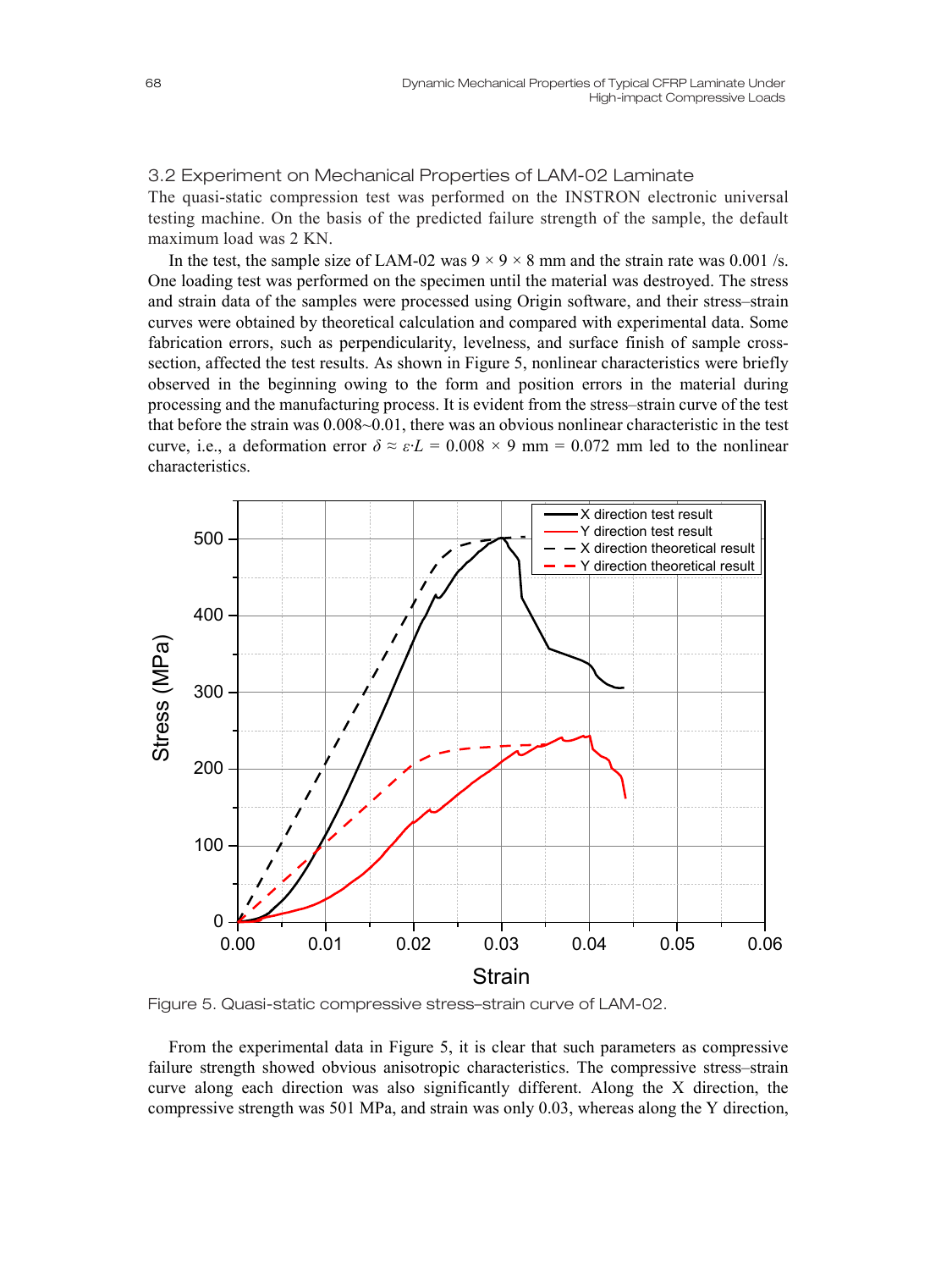the compressive strength was only 243 MPa, and the corresponding strain was 0.04. The theoretical value for strength was slightly higher than the experimental value, which is consistent with past analysis. Both the yield limit and the compressive strength along the X and Y directions were more accurate, error in the failure strain value was larger, and error along the Y direction was larger than that along the X direction. The error was mainly due to two aspects: on the one hand, in the theoretical calculations, owing to the random dispersion in processing, the input parameters of the matrix were difficult to determine exactly; on the other hand, the selection of sample size and the existence of fabrication error during the manufacturing process had an effect on the experimental results, which led to errors.





(a) Morphology of original sample





(b) Failure mode along the X direction



Figure 6. The failure mode of CFRP along the X- and Y directions under quasi-static compression when the strain rate was 0.001 /s.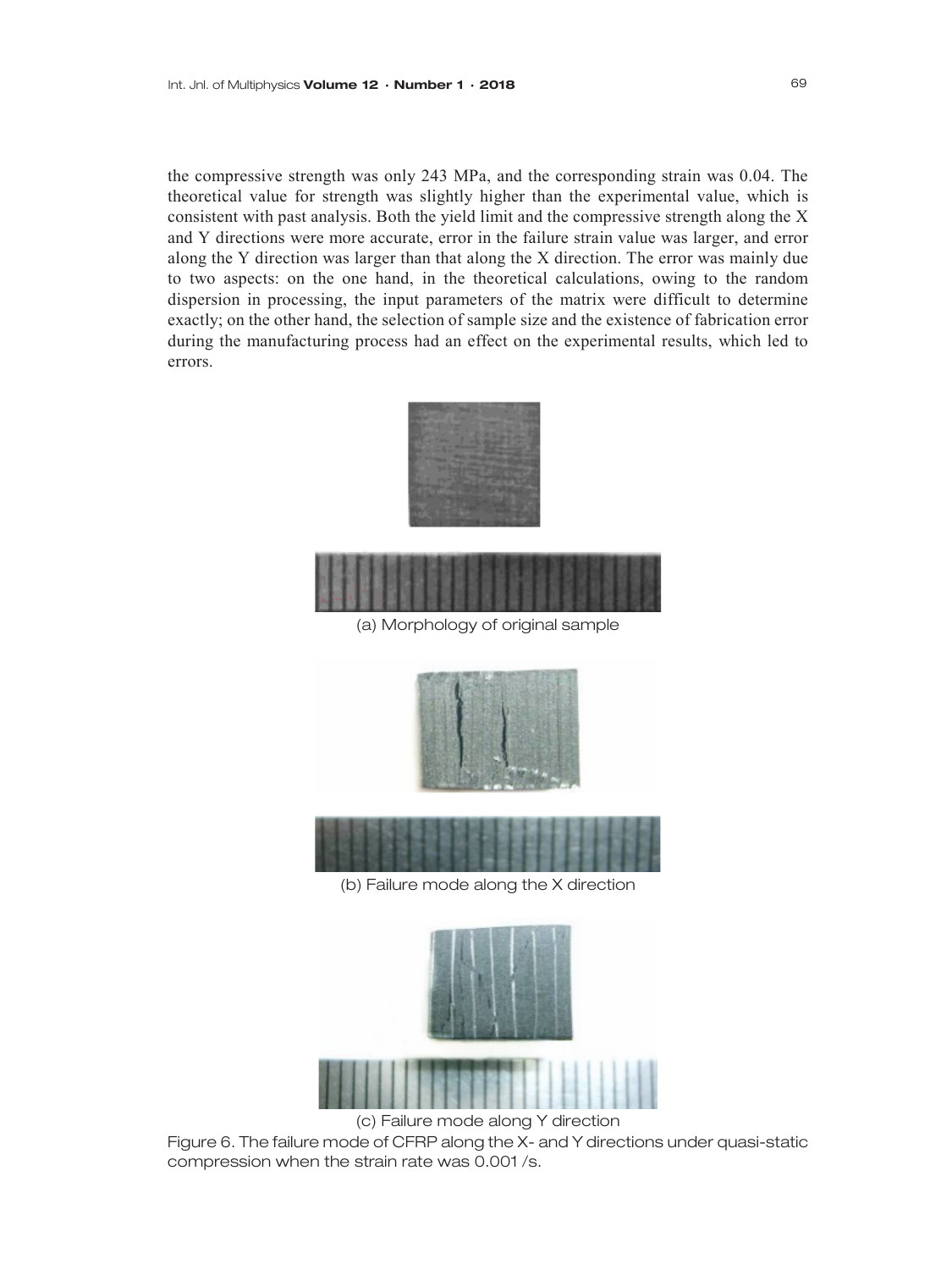Along the X and Y directions, except for the short nonlinear lines at the beginning of the stress–strain curves, all lines showed obvious linear features owing to the combined effect of the carbon fiber and the matrix. In addition to these, the properties of the material were determined by the initial micro-buckling of the fiber and the strength of the bond between layers. As shown in Figure  $6(b)$ , the main failure mode along the X direction was interlaminar fracture. Two cracks parallel to the ply are shown in pictures of the recycling specimen, clearly produced by interlaminar fracture. This phenomenon indicates that interlaminar strength is an important aspect in restricting the strength of CFRP. Studies by Hosur [26] and Moura et al. [28-29] have also shown that the strength of the laminate CFRP was closely related to the delamination phenomenon and interlaminar strength. Figure 6(c) shows that except for a crack at 90° with respect to the loading direction, the recycling specimen also had a large number of small cracks, which indicates that the failure mode included the shear of the matrix and interlaminar damage. The generation of micro-cracks is related to the non-uniformity of stress during the curing process of the specimens, the difference in degree of interlaminar bonding, the difference in the degree of the initial micro-buckling of the fiber, and other factors.

### 3.3 Experiment on Mechanical Properties under Dynamic Compression

To study the mechanical properties of the CFRP laminated structure under dynamic compression, the stress–strain curves of the CFRP material along the X and Y directions were obtained by using the split Hopkinson pressure bar test system (SHPB), and the strain rate dependence of the dynamical mechanical properties and failure modes were analyzed. A comparison between the experimental compressive stress–strain curve of the LAM-02 CFRP composite laminate along the X and Y directions and the results of theoretical calculations is shown in Figure 7.

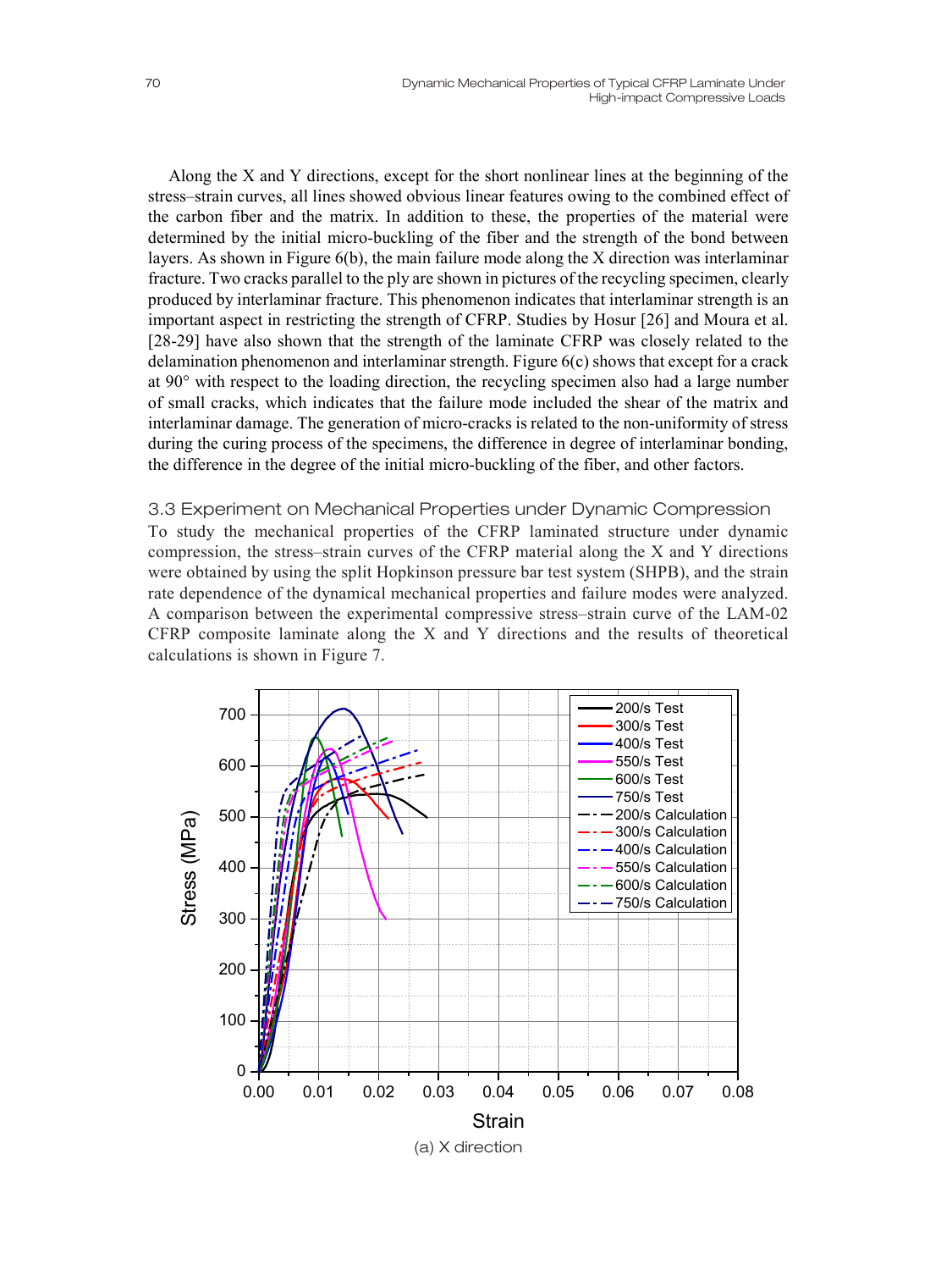

Figure 7. Stress–strain curve of LAM-02 at different strain rates under dynamic compression

As shown in Figure 7, both along the X and Y directions, the LAM-02 laminate exhibited nonlinear characteristics in the initial stage, and then was linear. But when near to the failure point, the material exhibited nonlinear features again, similar to the results of the static tests. It showed an obvious strain rate hardening effect along both directions, and the strength of dynamic compression was significantly higher than that of static loading: along the X direction, the strength was approximately 20% higher, whereas it was 40% higher along the Y direction. Moreover, the compressive strength increased with the increase in the strain rate. By comparing the experimental results with the theoretical results, we found that the theoretical predictions of strength and yield limit were more accurate but the theoretical failure strain had a larger error. These conclusions are consistent with those of the previous section. Further, the difference between theoretical calculations and experimental results along the Y direction was greater than that along the X direction, and was mainly expressed in the predicted failure strain.

In addition to the above, we found from the test data that part of the specimens was broken both under high and low strain rates, and the failure stresses were almost identical. This phenomenon was caused by the varying conditions during the processing, hot-pressing, and curing of the CFRP material, where the difference was due to internal damage. Because of the laminated structure of the CFRP composite material, interlaminar adhesive force was relatively low. The delamination generated during the loading process can also affect the performance of the material. The curing and pressing processes of the CFRP material were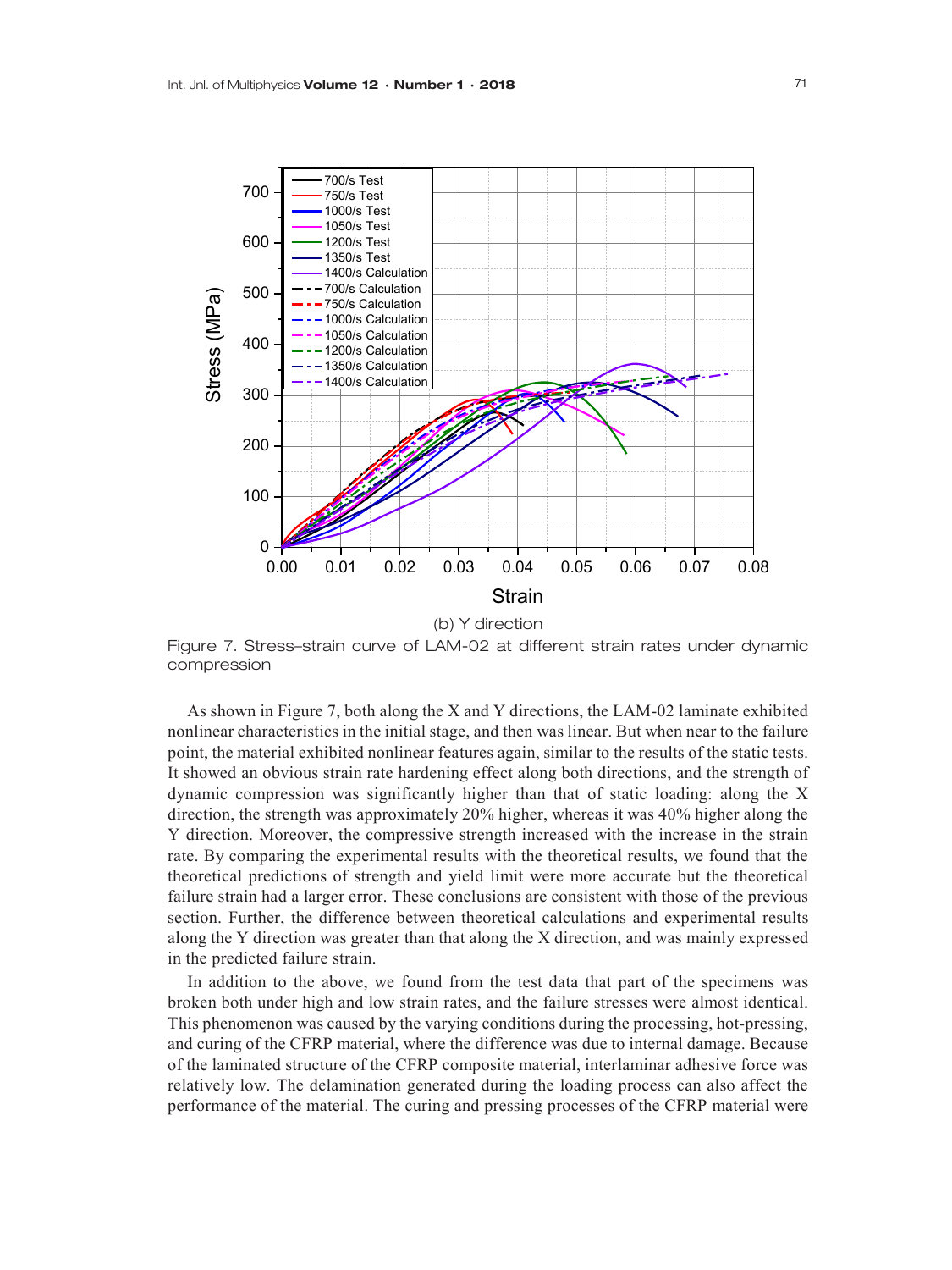unable to achieve an exact duplicate, and the experimental conditions had some influence. Thus, an inevitable dispersion existed in the dynamic compressive failure data of the CFRP material, and was more obvious in the initial processing defects under dynamic loading than under static loading, which also is a difficult problem to tackle to study the dynamical mechanical properties of CFRP materials [30-31].



(a) X direction



(b) Y direction

Figure 8. The failure mode of CFRP along the X and Y directions under dynamic compression.

The dynamic compression failure mode of CFRP was shown in Figure 8. Along the X direction, the dynamic failure mode of the specimen was identical to the static failure mode, which was mainly delamination accompanied by the breakage and pull-out of the fiber, and fiber matrix debonding. But under dynamic loading, the degree of damage was greater, the delamination was more obvious, and the damage was more typical with the increase in the strain rate. The reasons of this phenomenon are as follows: First, when the strain rate was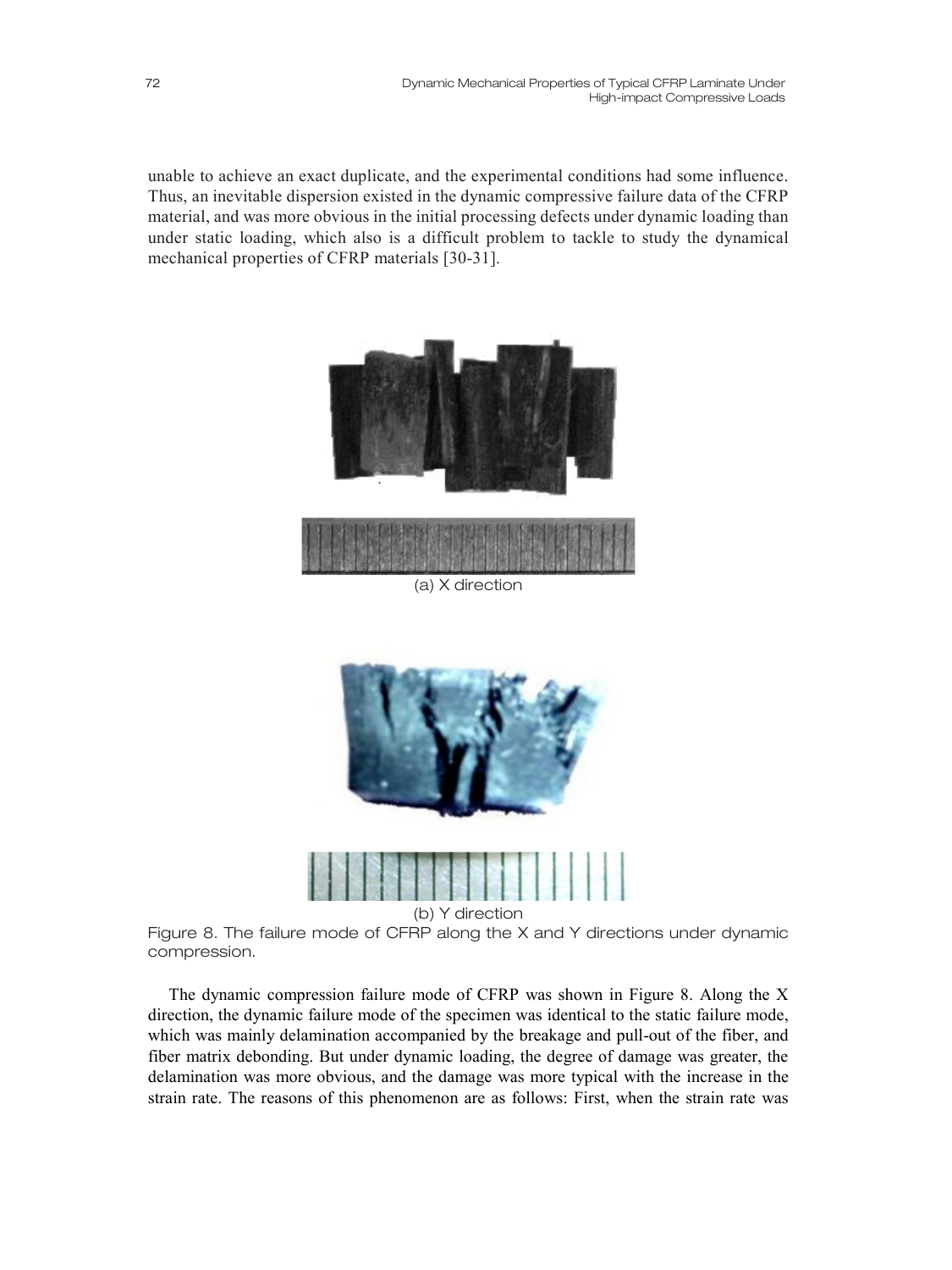high, because of the transverse inertial effect of the fiber, the buckling deformation velocity was lower than the dynamic loading velocity, such that the anti-buckling capacity of the fiber under high deformation led to an increase in compressive strength. Second, the mechanical properties of the fiber and matrix were not uniform, and the stress wave was thus propagated back and forth, resulting in a region of shear stress or tensile stress at the fiber–matrix interface or the interlaminar interface, which caused delamination failure. The failure mode of the specimen along the Y direction was still dominated by the shear failure of the fiber and matrix. In addition to two clear shear cracks at 60°, there was a large longitudinal split and some small cracks. It was evident that the fiber and matrix exhibited the debonding phenomenon in the cracks. With the increase in the strain rate, the failure mode was more severe.

In summary, compared with the failure mode of the specimen subjected to static load, that along X and Y directions under dynamic loading was similar, but was more obvious and intense. It also had a certain correlation with the strain rate.

Because the experimental results did not contain some more details—except for the surface in-plane strain and ultimate failure state—and the calculation program based on bridging model obtained the sequence of damage to each layer, the corresponding stress in the fiber and matrix, and the results of other progressive strength calculations results, the progressive failure phenomena of the laminated structure could be analyzed based on the results of theoretical calculations. The mechanical characteristics related to fiber breakage and matrix damage of the composite material were analyzed.

The progressive failure phenomena of the LAM-02 laminate with compression along the X and Y directions at a strain rate of 750 /s is discussed, the failure sequence of each layer is shown in Figure 9, and the corresponding principal stresses in the fiber and matrix are shown in Figure 10

As shown in Figures 9 and 10, comparing the failure sequence and the corresponding principal stress in the fiber and matrix with the ply orientation of each layer, we found that for the laminate subjected to compression along the X direction compression, the first 23 failed layers were all  $0^{\circ}$  plies, and the failure mode was fiber breakage. The  $90^{\circ}$  plies were the last to fail and the failure mode was matrix damage. The failure mode of all  $0^{\circ}$  and  $\pm 45^{\circ}$ plies was fiber breakage. For the laminate subjected to compression along the Y direction, the first four failed plies were at 90°, and the failure mode of these was fiber breakage. All plies at 90 $\degree$  and  $\pm$ 45 $\degree$  failed owing to fiber breakage, whereas the 0 $\degree$  plies failed due to matrix damage. These phenomena obtained because for the laminate subjected to load along the X direction, the smaller the angle between the fiber and the axis, the more obvious the strengthening effect of the fiber on the matrix. With increase in the angle of the fiber, the CFRP material performed more like the matrix; therefore, failure mode of the  $0^{\circ}$  and  $\pm 45^{\circ}$ plies was fiber breakage, and that of the 90° plies was matrix damage. The opposite phenomena along the Y direction occurred because the larger the angle between the fiber and the Y-axis, the smaller the angle between the fiber and the X-axis. Thus, the performance was the converse of that along the X direction. This phenomenon has been proven by Kawai [32].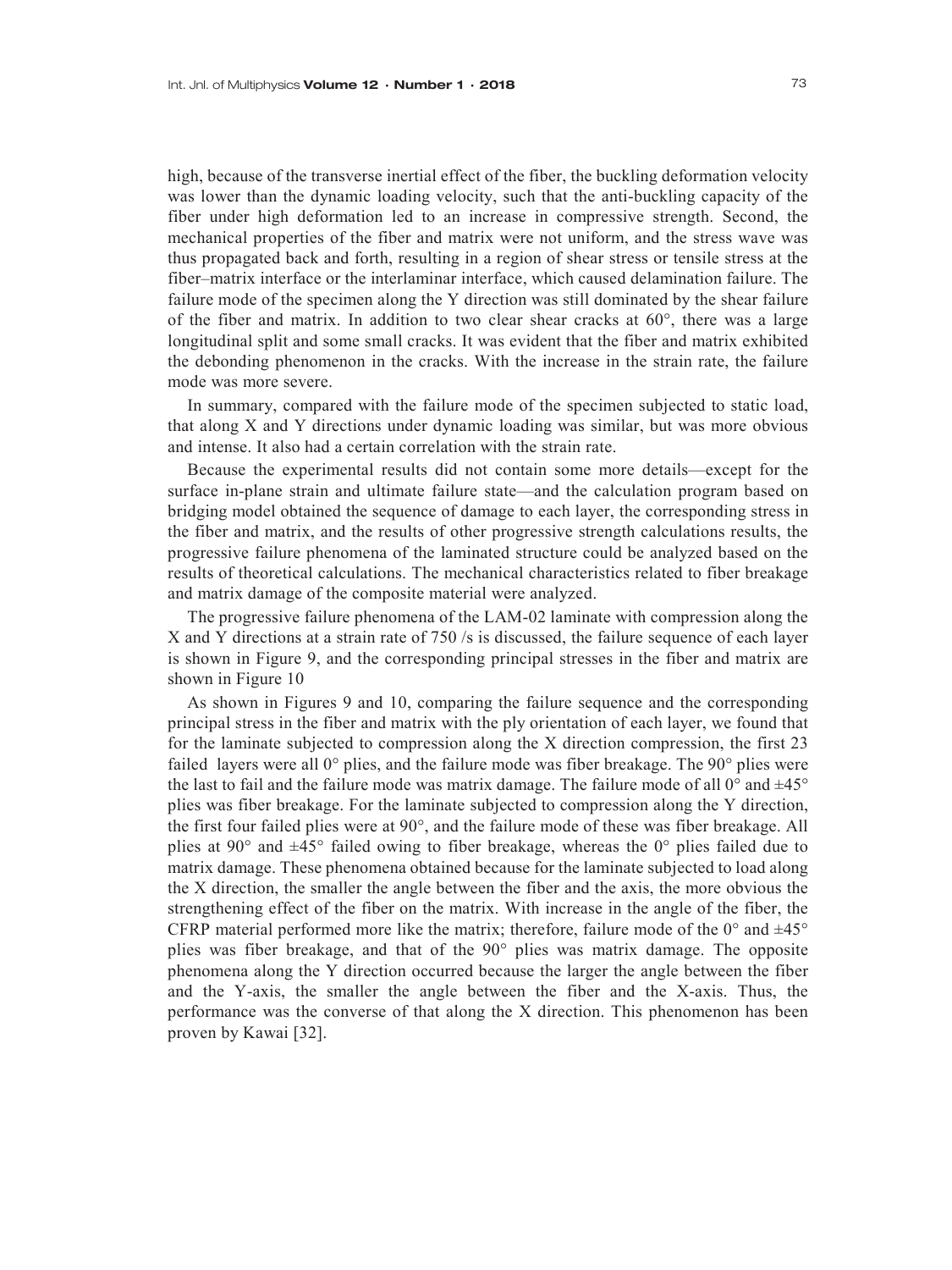

Figure 9. The order of failure of laminate along the X and Y directions under compression when the strain rate was 750 /s.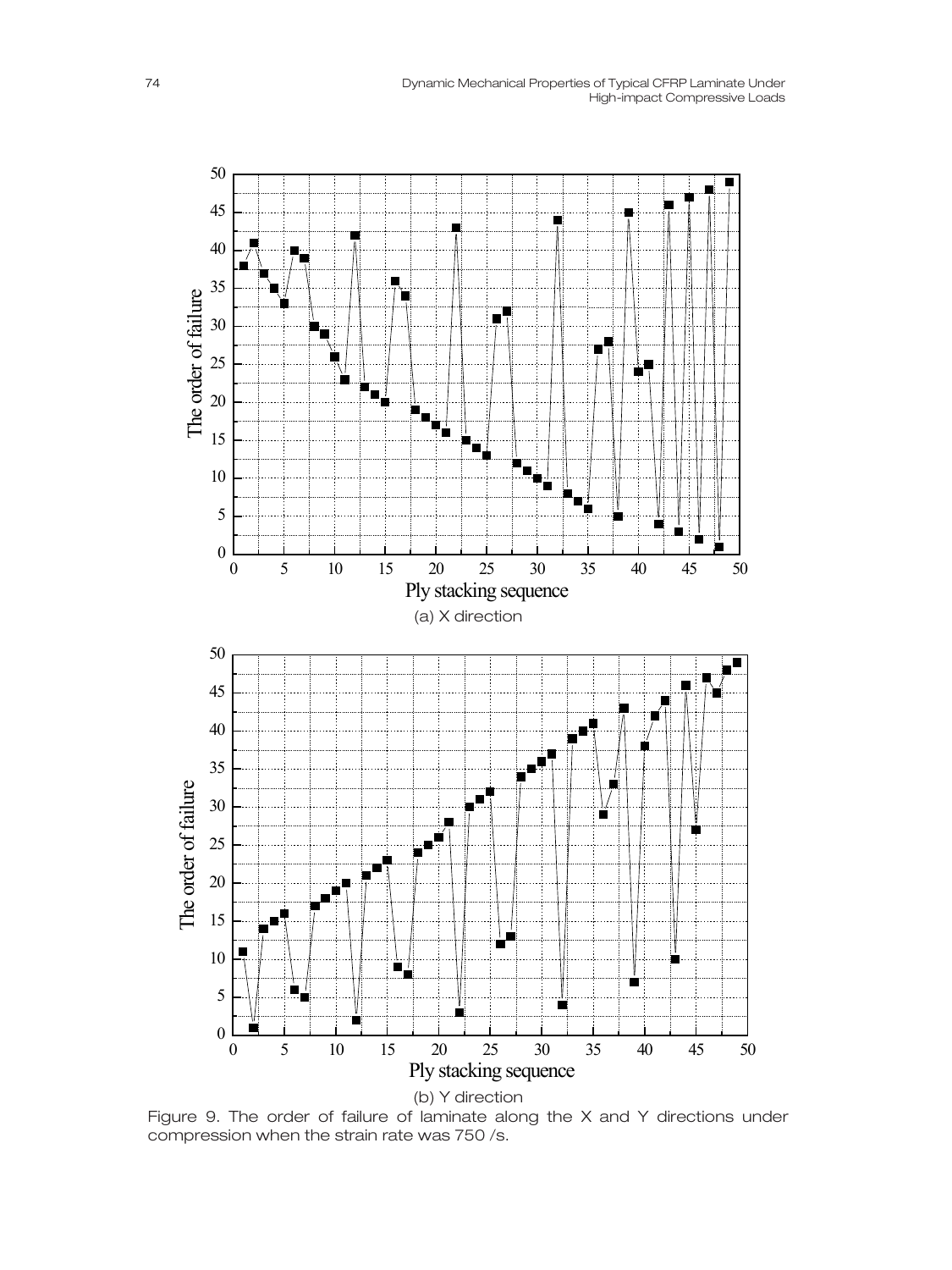

Figure 10. The maximum principal stress of fiber and matrix when the laminate failed.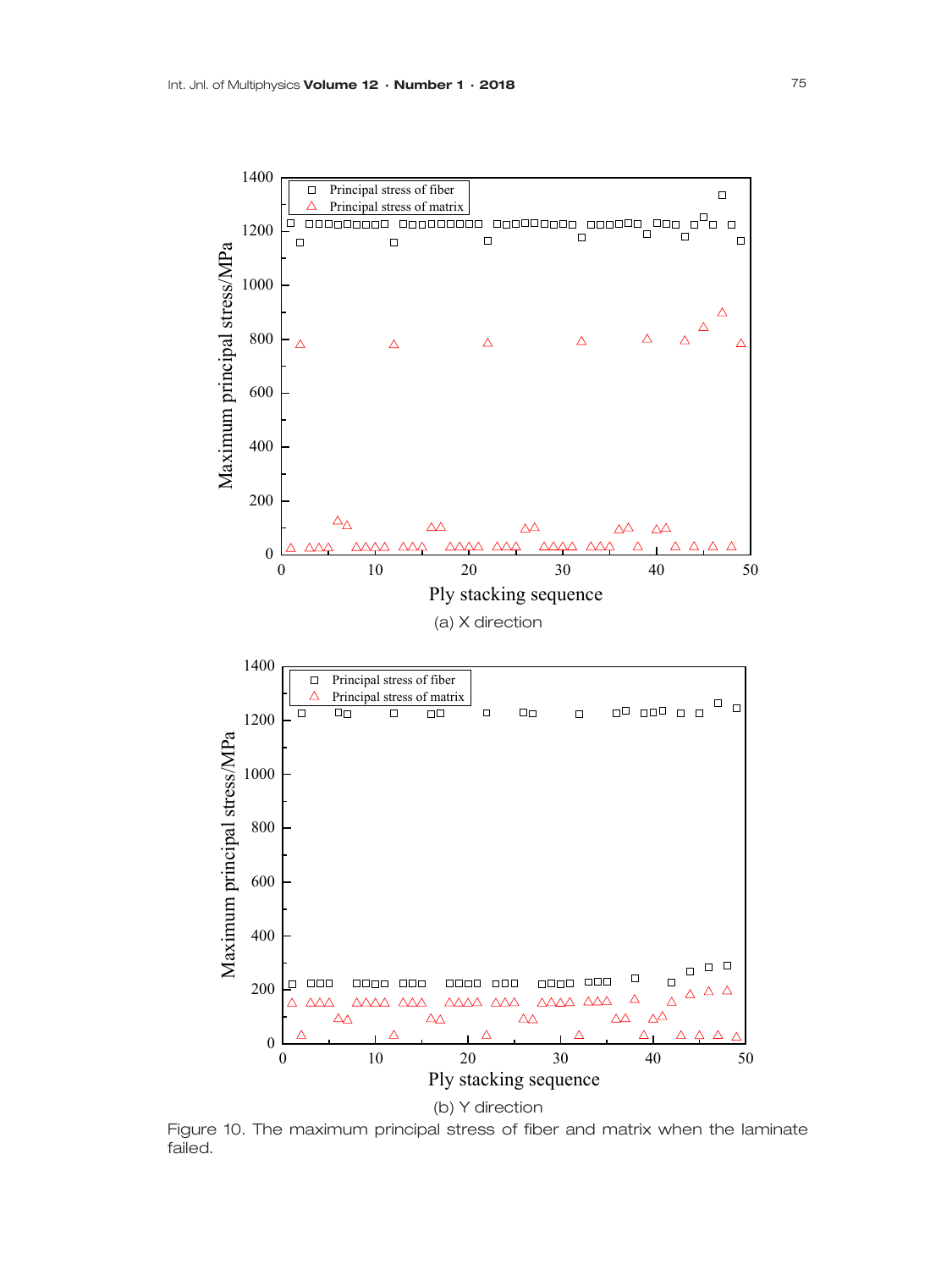# 4. CONCLUSION

In this study, theoretical and experimental work is carried out concerning the design requirements of a CFRP laminated structure used for penetrator case under a high-impact load. Considering the strain rate effect, adaptability modification was first conducted for the bridging model, and some test results were used for the verification and validation of the modified model. The theoretical results agreed well with the experimental results. On the basis of this, several structural design schemes of anti-high-impact load CFRP laminate were analyzed, and a new type of laminate satisfying the operating requirements was selected and prepared. Experiments involving quasi-static and medium strain rate compressions were carried out, where the results of our theoretical calculation agreed with the test results. Moreover, the progressive failure phenomena of the laminate structure was discussed by using the calculation program. The main conclusions are as follows:

- (1) The constitutive model of rate dependence and failure criterion were combined with the bridging model, and this can be effectively used to analyze the mechanical behavior of CFRP laminates under static and dynamic loads.
- (2) The micromechanical characteristics during the failure of the laminate structure were given using strength calculation theory based on the bridging model. The progressive failure phenomena, the mechanical characteristics of the failure mode, and other details of the failure were analyzed.
- (3) Based on optimization analysis, the CFRP laminate satisfied the performance requirements, and a series of SHPB experiments on its dynamic mechanical properties were conducted. The specimens all exhibited strain rate dependence along the X and Y directions, and this characteristic was reflected by the improved bridging model. The delamination phenomenon of under in-plane load condition led to lower compressive strength than in the theoretical prediction.

## **REFERENCES**

- [1] Thiruppukuzhi SV, Sun CT. Testing and modeling high strain rate behavior of polymer composites. Composites Part B. 1998 Sept; 29(5): 535-546.
- [2] Jadhav A, Woldesenbet E, Pang SS. High strain rate properties of balanced angle-ply graphite/epoxy composites. Composites Part B. 2003 Jun; 34(4): 339-436.
- [3] Ochola RO, Marcus K, Nurick GN, Franz T. Mechanical behaviour of glass and carbon fibre reinforced composites at varying strain rates. Compos Struct. 2004. 63(3-4): 455- 467.
- [4] Naik N K, Kavala VR. High strain rate behavior of woven fabric composites under compressive loading. Mater. Sci. Eng., A. 2008 Feb; 474(1-2): 301-311.
- [5] Kara A, Tasdemirci A, Guden M. Modeling quasi-static and high strain rate deformation and failure behavior of a  $(+/- 45)$  symmetric E-glass/polyester composite under compressive loading. Mater Design. 2013 Aug; 49: 566-574.
- [6] Huang ZM. An introduction to micromechanics of composites. Science Press; 2004 (in Chinese).
- [7] Hopkins DA, Chamis CC. A unique set of micromechanics equations for high temperature metal matrix composites. NASA TM 87154, 1985.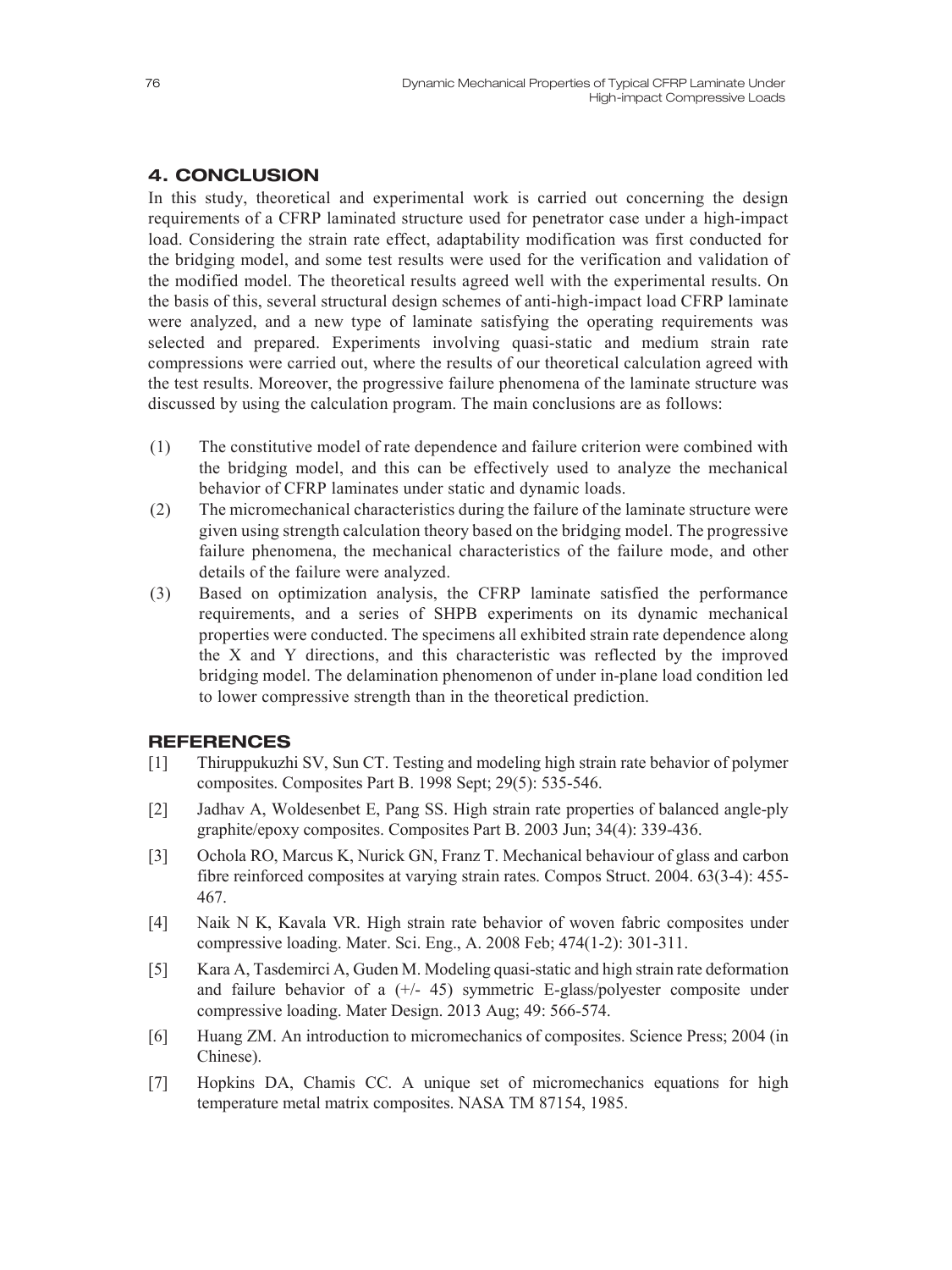- [8] Chamis CC. Mechanics of composite materials: Past, present and future. Comp Technol Res ASTM. 1989; 11(1): 3-14.
- [9] Hill R. Theory of mechanical properties of fiber-strengthened materials. J. Math. Phys. 1964; 12(12): 199-212.
- [10] Hill R. A self-consistent mechanics of composite materials. J Mech Phys Solids. 1965 Aug; 13(4): 213-222.
- [11] Hashin Z, Rosen BW. The elastic moduli of fiber-reinforced materials. J Appl Mech. 1964 Jun; 31(2): 223-232.
- [12] Hashin Z. On elastic behavior of fiber-reinforced materials. J Mech Phys Solids. 1965; 13(3): 119-134.
- [13] Huang ZM. Micromechanical prediction of ultimate strength of transversely isotropic fibrous composites. Int J Solids Struct. 2001 May-Jun; 38(22-23): 4147-4172.
- [14] Huang ZM. Simulation of the mechanical properties of fibrous composites by the bridging micromechanics model. Composites Part A. 2001 Feb; 32(2): 143-172.
- [15] Zhang HS, Huang ZM. A micromechanics model for predicting strengths in fiber laminated composites plate under low-velocity impact. Fiber Reinforced Plastics/Composites, 2008 (5): 12-17 (in Chinese).
- [16] Shokrieh MM, Ornidi MJ, Mosalmani R. Strain-rate dependent micromechanical method to investigate the strength properties of glass/epoxy composites. Compos Struct. 2014 May; 111(11): 232-239.
- [17] Shokrieh MM, Mosalmani R, Ornidi MJ. A strain-rate dependent micromechanical constitutive model for glass/epoxy composites. Compos Struct. 2015 Mar; 121:37-45.
- [18] Huang ZM. Latest advancement of the bridging model theory. Appl Math Mech. 2015, 6(36): 563-581 (in Chinese).
- [19] Grudza ME, Flis WJ, Lam HL, Jann DC, Ciccarelli RD. Reactive Material Structures. DE TECHNOLOGIES INC KING OF PRUSSIA PA; 2014 Mar 31.
- [20] Chen W, Zhou B. Constitutive behavior of Epon 828/T-403 at various strain rates. Mech Time-Depend Mat. 1998; 2(2): 103-111.
- [21] Gilat A, Goldberg RK, Roberts GD. Experimental study of strain-rate-dependent behavior of carbon/epoxy composite. Compos Sci and Technol. 2002 Aug; 62(10-11): 1469-1476.
- [22] Xiaoping H, Shengliang H, Hua L. Study of constitutive mode and dynamic mechanical properties of composites at different temperatures. Mech Sci Technol. 1999; 1: 125-126 (in Chinese).
- [23] Zhou Y, Xia Y. In situ strength distribution of carbon fibers in unidirectional metalmatrix composites-wires. J. Compos Sci and Technol, 2001 Nov; 61(14): 2017-2023.
- [24] Karim MR. Constitutive modeling and failure criteria of carbon-fiber reinforced polymers under high strain rate. [Dissertation for the degree of doctor of philosophy], USA: University of Akron, 2005.
- [25] Alves M. Material Constitutive Law for Large Strains and Strain Rates. J Eng Mech-ASCE. 2000 Feb; 126(2): 215-218.